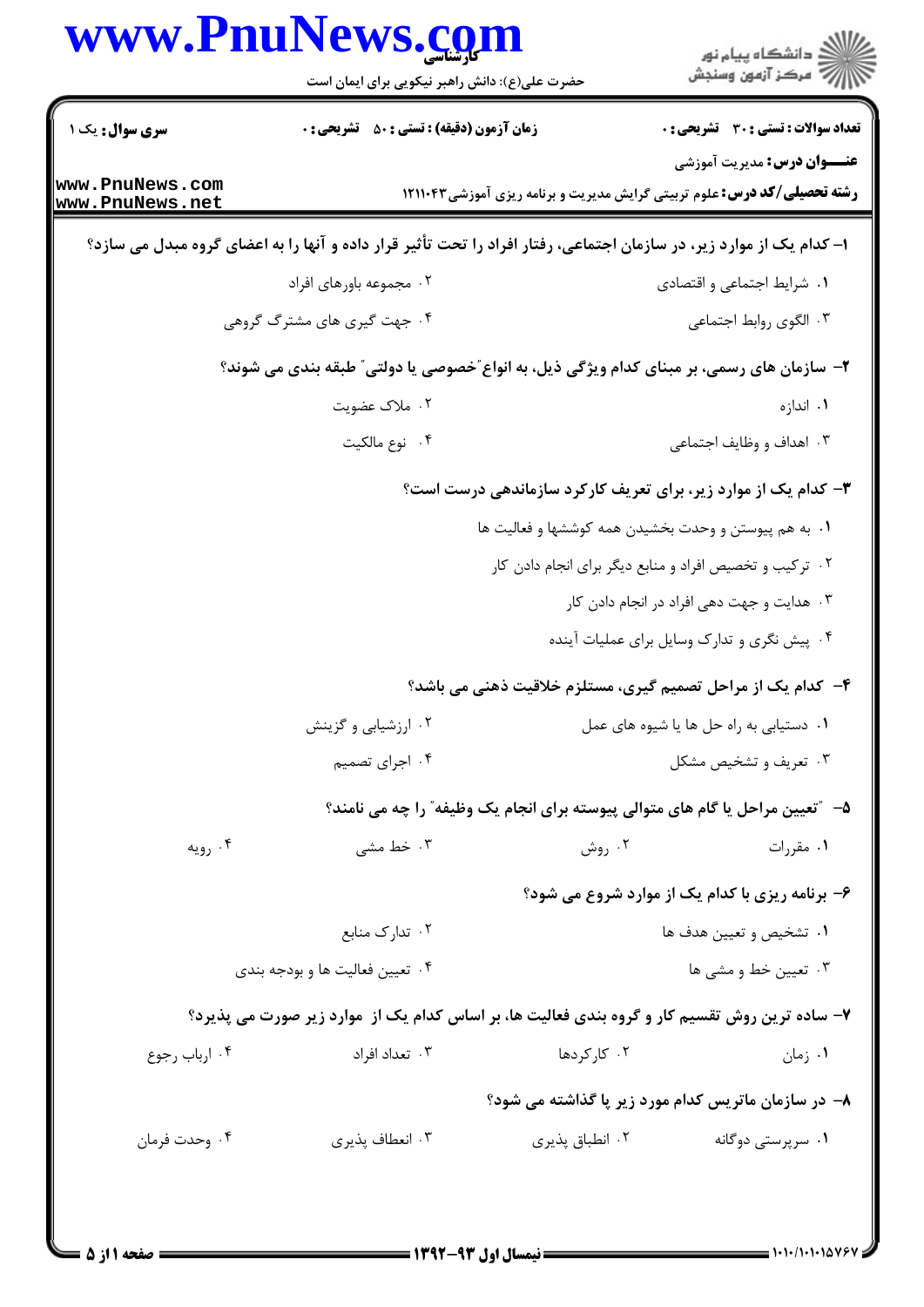|                                    | www.PnuNews.com<br>حضرت علی(ع): دانش راهبر نیکویی برای ایمان است |                                                                                  | ر<br>دانشڪاه پيام نور)<br>ا∛ مرڪز آزمون وسنڊش                                                                         |
|------------------------------------|------------------------------------------------------------------|----------------------------------------------------------------------------------|-----------------------------------------------------------------------------------------------------------------------|
| <b>سری سوال : ۱ یک</b>             | <b>زمان آزمون (دقیقه) : تستی : 50 ٪ تشریحی : 0</b>               |                                                                                  | <b>تعداد سوالات : تستی : 30 ٪ تشریحی : 0</b>                                                                          |
| www.PnuNews.com<br>www.PnuNews.net |                                                                  |                                                                                  | <b>عنـــوان درس:</b> مدیریت آموزشی<br><b>رشته تحصیلی/کد درس:</b> علوم تربیتی گرایش مدیریت و برنامه ریزی آموزشی1۲۱۱۰۴۳ |
|                                    |                                                                  |                                                                                  | ۹- کدام گزینهٔ زیر، به ادراک نقش و وظایف خود و نقش و وظایف دیگران در محیط سازمان، اشاره دارد؟                         |
| ۰۴ تجارب                           | ۰۳ موقعیت                                                        | ۰۲ شخصیت                                                                         | ۰۱ انتظارات                                                                                                           |
|                                    |                                                                  |                                                                                  | +ا– کدام گزینه زیر دربارهٔ انگیزه ها درست نیست <u>؟</u>                                                               |
|                                    |                                                                  |                                                                                  | ۰۱ انگیزه ها چراهای رفتار محسوب می شوند.                                                                              |
|                                    |                                                                  |                                                                                  | ۲. انگیزه ها جهت کلی رفتار شخص را معین می کنند.                                                                       |
|                                    |                                                                  |                                                                                  | ۰۳ انگیزه ها مستقیماً قابل مشاهده نیستند.                                                                             |
|                                    |                                                                  | ۰۴ انگیزه ها بیرون از فرد قرار دارند و او را برانگیخته و به سوی خود جلب می کنند. |                                                                                                                       |
|                                    |                                                                  |                                                                                  | 11– وسيلةَ اصلى اعمال كنترل همگام عمليات كدام است؟                                                                    |
|                                    | ۰۲ فعالیت سرپرستی و هدایت                                        |                                                                                  | ۰۱ اجرای خط مشی سازمانی                                                                                               |
|                                    | ۰۴ مقایسه عملکرد با ملاک ها                                      |                                                                                  | ۰۳ سازمان دهی و تخصیص منابع                                                                                           |
|                                    |                                                                  |                                                                                  | ۱۲– کدام یک از عناصر فراگرد ارتباط، تحت تأثیر انتظارات و تجربه گیرندهٔ پیام و تفسیر شخصی او از حرکات و علائم قرار می  |
|                                    |                                                                  |                                                                                  | گيرد؟                                                                                                                 |
| ۰۴ کد برداری                       | ۰۳ ييام $\mathbf{r}$                                             | ۰۲ کد گذاری                                                                      | ۰۱ , سانه                                                                                                             |
|                                    |                                                                  |                                                                                  | ١٣- كدام گزينة زير دربارة عناصر فراگرد ارتباط، درست است؟                                                              |
|                                    |                                                                  |                                                                                  | ٠١ مخاطب، آغازگر ارتباط است.                                                                                          |
|                                    |                                                                  | ۰۲ در کد گذاری از علائم که برای مخاطب قابل تشخیص و درک باشد استفاده می شود       |                                                                                                                       |
|                                    |                                                                  |                                                                                  | ٠٣ فرستنده، وسيلة انتقال رسانه مي باشد.                                                                               |
|                                    |                                                                  | ۰۴ کد برداری باید متناسب با نظر و فهم فرستنده پیام انتخاب شود.                   |                                                                                                                       |
|                                    |                                                                  |                                                                                  | ۱۴- هدف اصلی کدام یک از مکاتب و نظریه های مدیریت، ّکاربرد روش علمی برای حل مسائل انسانی در مدیریت ّ می باشد؟          |
|                                    | ۰۲ نظریهٔ کلاسیک سازمان                                          |                                                                                  | ۰۱ نگرش رفتاري                                                                                                        |
|                                    | ۰۴ مكتب علم مديريت                                               |                                                                                  | ۰۳ نهضت روابط انسانی                                                                                                  |
|                                    |                                                                  |                                                                                  | ۱۵– کدام یک از انواع اقتدار، قائم به ذات رهبر و ناپایدار می باشد؟                                                     |
| ۰۴ اقتدار ویژه                     | ۰۳ اقتدار فرمند                                                  | ۰۲ اقتدار عقلائی- قانونی                                                         | ۰۱ اقتدار سنتی                                                                                                        |
|                                    |                                                                  |                                                                                  |                                                                                                                       |
|                                    |                                                                  |                                                                                  |                                                                                                                       |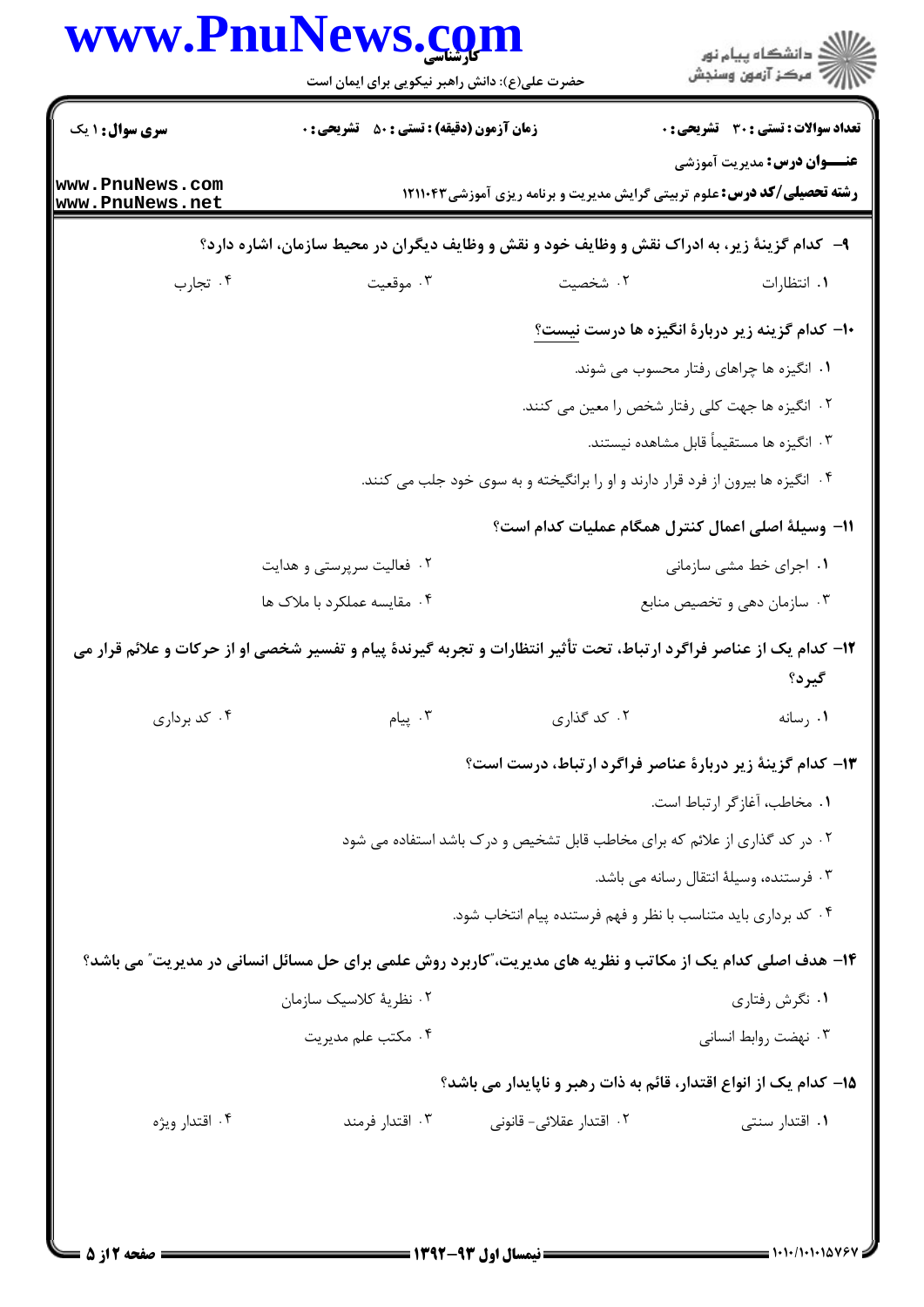|                                    | www.PnuNews.com<br>حضرت علی(ع): دانش راهبر نیکویی برای ایمان است                                          |                       | ِ دانشڪاه پيام نور<br>/√ مرڪز آزمون وسنڊش                                                                                                                       |
|------------------------------------|-----------------------------------------------------------------------------------------------------------|-----------------------|-----------------------------------------------------------------------------------------------------------------------------------------------------------------|
| <b>سری سوال :</b> ۱ یک             | <b>زمان آزمون (دقیقه) : تستی : 80 ٪ تشریحی : 0</b>                                                        |                       | تعداد سوالات : تستي : 30 - تشريحي : 0                                                                                                                           |
| www.PnuNews.com<br>www.PnuNews.net |                                                                                                           |                       | <b>عنـــوان درس:</b> مدیریت آموزشی<br><b>رشته تحصیلی/کد درس:</b> علوم تربیتی گرایش مدیریت و برنامه ریزی آموزشی1۲۱۱۰۴۳                                           |
|                                    |                                                                                                           |                       | ۱۶– طبق نظر فایول، کدام یک از اصول ذیل، درنتیجهٔ رهبری مؤثر و متناسب، توافق عادلانه برسرقواعد و مقررات انجام کار و<br>اعمال مجازات در قبال تخلفات بوجود می آید؟ |
| ۰۴ تمرکز                           | ۰۳ انضباط                                                                                                 | ۰۲ اختیار و مسئولیت   | ۰۱ تقسیم کار                                                                                                                                                    |
|                                    |                                                                                                           |                       | ۱۷– مدیریت آموزشی در معنای اخص خود، کدام یک از فعالیت های سازمان های آموزشی را شامل می شود؟                                                                     |
| ۰۴ فعالیت های پرورشی               | ۰۳ فعالیت های ستاد                                                                                        | ۲. فعالیت های انگیزشی | ٠١. فعاليت هاى صف                                                                                                                                               |
|                                    |                                                                                                           |                       | ۱۸– کدام گزینهٔ زیر، در بارهٔ نظام آموزش و پرورش درست است؟                                                                                                      |
|                                    |                                                                                                           |                       | ۰۱ امروزه دیگر آموزش و پرورش و نظام آموزشی پدیده ای عمومی در جهان محسوب نمی شود.                                                                                |
|                                    |                                                                                                           |                       | ۰۲ در جوامع گذشته، آموزش و پرورش امری متمایز و جدای از زندگی روزمره به شمار می رفت.                                                                             |
|                                    |                                                                                                           |                       | ۰۳ امروزه در اغلب کشورها، آموزش و پرورش عمومی به عنوان صنعت رشد قلمداد می شود.                                                                                  |
|                                    | ۰۴ درحال حاضر ، با توجه به افزایش امکانات، مدیریت در نظام آموزش و پرورش ، دیگر دشواری های گذشته را ندارد. |                       |                                                                                                                                                                 |
|                                    |                                                                                                           |                       | ۱۹- کدام گزینه زیر، مبیّن اولویت های وظایف اساسی آموزش و پرورش در مرحله محافظه کاری می باشد؟                                                                    |
|                                    | ۰۲ فنی، شخصی، اخلاقی، فکری                                                                                |                       | ۰۱ اخلاقی، فنی، شخصی، فکری                                                                                                                                      |
|                                    | ۰۴ اخلاقی، فکری، فنی، شخصی                                                                                |                       | ۰۳ فکری ،فنی، اخلاقی، شخصی                                                                                                                                      |
|                                    |                                                                                                           |                       | ۲۰- رشد فردی اعم از جسمی، شخصی، عاطفی و ذوقی کدام یک از اهداف آموزش و پرورش را نشان می دهد؟                                                                     |
| ۰۴ فنی                             | ۰۳ اخلاقی                                                                                                 | ۰۲ فکری               | ۰۱ شخصی                                                                                                                                                         |
|                                    |                                                                                                           |                       | <b>۲۱</b> – کدام گزینه زیر، از جمله مفروضات نظریه های جدید مدیریت، طبق نظر مورفت و همکاران محسوب نمی شود؟                                                       |
|                                    |                                                                                                           |                       | ۰۱ ارزشیابی یک مسئولیت گروهی است.                                                                                                                               |
|                                    |                                                                                                           |                       | ۰۲ فرد در سازمان قربانی و فدای هدف نیست.                                                                                                                        |
|                                    |                                                                                                           |                       | ۰۳ قدرت و اختیار قابل تفویض است ولی مسئولیت را نمی توان با دیگران تقسیم کرد.                                                                                    |
|                                    |                                                                                                           |                       | ۰۴ حداکثر بازده در محیطی توآم با آزادی عمل نتیجه می شود.                                                                                                        |
|                                    |                                                                                                           |                       |                                                                                                                                                                 |
|                                    |                                                                                                           |                       |                                                                                                                                                                 |
|                                    |                                                                                                           |                       |                                                                                                                                                                 |
|                                    |                                                                                                           |                       |                                                                                                                                                                 |

 $\blacksquare$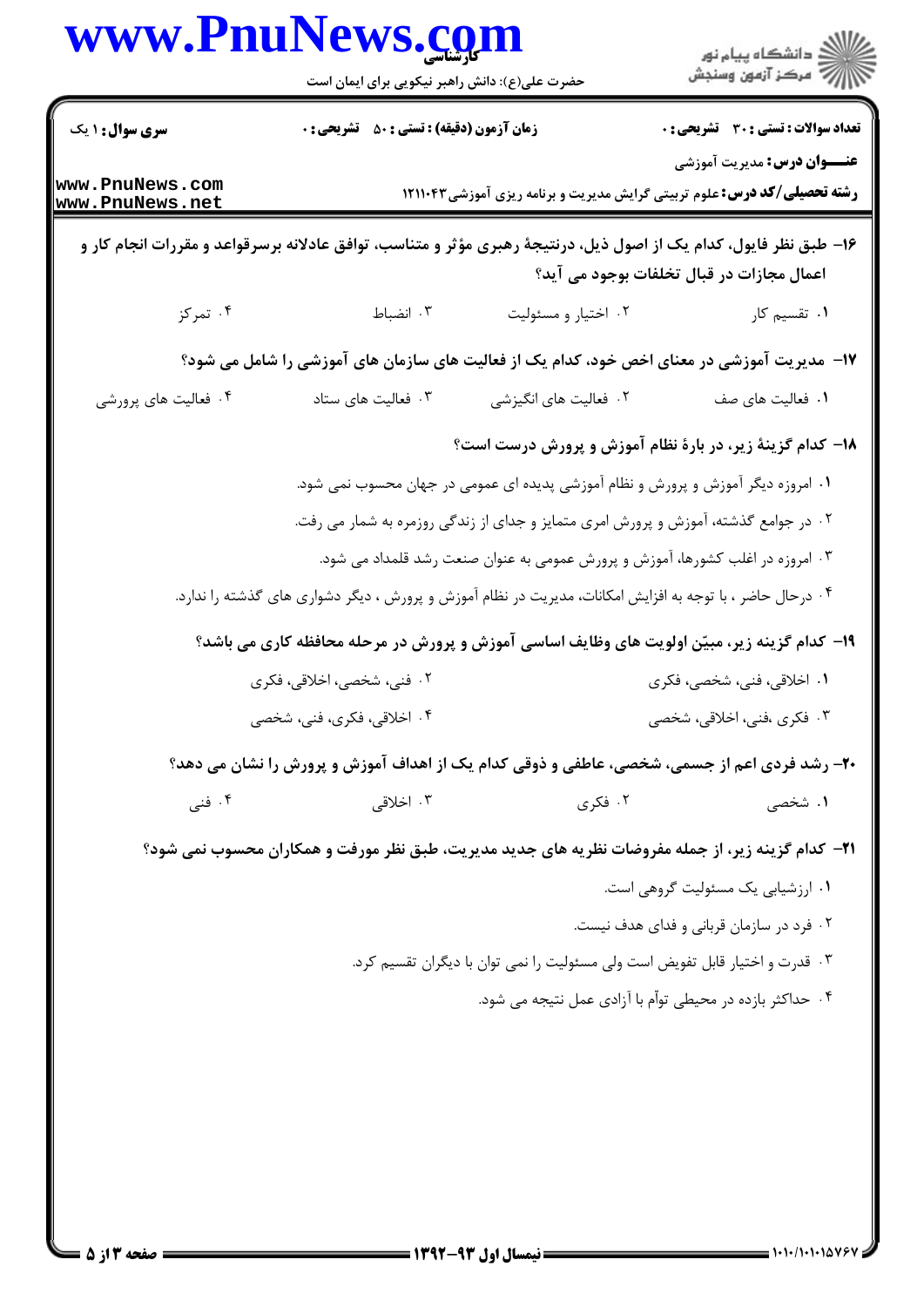|                                    | www.PnuNews.com<br>حضرت علی(ع): دانش راهبر نیکویی برای ایمان است                                               |                                                                              | ڪ دانشڪاه پيام نور<br>ر∕⊂ مرڪز آزمون وسنڊش                                                                            |
|------------------------------------|----------------------------------------------------------------------------------------------------------------|------------------------------------------------------------------------------|-----------------------------------------------------------------------------------------------------------------------|
| <b>سری سوال : ۱ یک</b>             | <b>زمان آزمون (دقیقه) : تستی : 50 ٪ تشریحی : 0</b>                                                             |                                                                              | <b>تعداد سوالات : تستی : 30 ٪ تشریحی : 0</b>                                                                          |
| www.PnuNews.com<br>www.PnuNews.net |                                                                                                                |                                                                              | <b>عنـــوان درس:</b> مدیریت آموزشی<br><b>رشته تحصیلی/کد درس:</b> علوم تربیتی گرایش مدیریت و برنامه ریزی آموزشی1۲۱۱۰۴۳ |
|                                    | ۲۲- اگر مفروضات نظریه های سنتی مدیریت (طبق نظر مورفت و همکاران) در کشوری مورد قبول باشند، سازمان و مدیریت      | نظام آموزشی احتمالا دارای کدام یک از مشخصات زیر خواهد بود؟                   |                                                                                                                       |
|                                    |                                                                                                                | ۰۱ میزان کارایی نظام آموزشی وابسته به کنترل و هدایت دستگاه مرکزی مدیریت است. |                                                                                                                       |
|                                    |                                                                                                                |                                                                              | ۰۲ مسئولیت ها و اقدامات محلی و مردمی تقویت می گردد.                                                                   |
|                                    | ۰۳ منظور از سرپرستی و نظارت عملکرد مدیران و معلمان، فراهم کردن موجبات پیشرفت کار آنهاست.                       |                                                                              |                                                                                                                       |
|                                    | ۰۴ به جای اینکه بر کنترل و مقررات تآکید شود، رهبری شایسته و سازنده مورد توجه و تآکید قرار می گیرد.             |                                                                              |                                                                                                                       |
|                                    |                                                                                                                |                                                                              | ۲۳- صمیمیت و نزدیکی روابط، در کدام یک از سازمان های زیر بیشتر است؟                                                    |
| ۰۴ بیمارستان                       | ۰۳ اداره دولتی                                                                                                 | ۰۲ مدرسه                                                                     | ۰۱ بخش خصوصی                                                                                                          |
|                                    | ۲۴- کدام یک از ویژگیهای زیر، به سطح فنی وظایف و مسئولیت های سازمان مربوط نمی شود؟                              |                                                                              |                                                                                                                       |
| ۰۴ نزدیکی روابط                    | ۰۳ پیچیدگی وظیفه                                                                                               | ۰۲ تربیت حرفه ای                                                             | ۰۱ دشواری ارزشیابی                                                                                                    |
|                                    |                                                                                                                |                                                                              | ۲۵– مهمترین وظیفه مدیران آموزشی چیست؟                                                                                 |
|                                    |                                                                                                                |                                                                              | ٠١ برقراري ارتباط مؤثر ميان مدرسه و اجتماع                                                                            |
|                                    |                                                                                                                |                                                                              | ۰۲ هدایت جریان آموزش و یادگیری                                                                                        |
|                                    |                                                                                                                |                                                                              | ۰۳ تربیت و نگهداری افراد متخصص و حرفه ای                                                                              |
|                                    |                                                                                                                |                                                                              | ۰۴ شناسایی توانایی ها و علایق کارکنان آموزشی و دانش آموزان                                                            |
|                                    | ۲۶- مشکل عمده در فعالیت های مدارس و مؤسسات آموزشی، که اجرای مؤثر برنامه و ارزشیابی عملکردها را با موانعی مواجه |                                                                              | می سازد، کدام است؟                                                                                                    |
|                                    |                                                                                                                |                                                                              | ۰۱ کاغذ بازی و ارتباطات خشک و انعطاف ناپذیر                                                                           |
|                                    |                                                                                                                |                                                                              | ٢. فقدان انگيزه يادگيري و آموزش حرفه اي                                                                               |
|                                    |                                                                                                                |                                                                              | ۰۳ ضعف مدیران مدارس از لحاظ برقراری ارتباط سالم و سازنده                                                              |
|                                    |                                                                                                                |                                                                              | ۰۴ عدم اطلاع از هدف های آموزشی                                                                                        |
|                                    |                                                                                                                |                                                                              | <b>۲۷</b> – کدام یک از مدیران سازمان، نیاز چندانی به مهارتهای فنی ندارند؟                                             |
|                                    | ۰۲ مدیران سطوح میانی سازمان                                                                                    |                                                                              | ٠١ مديران رده هاي بالاي سازمان                                                                                        |
|                                    | ۰۴ مدیران سطوح پایین سازمان                                                                                    |                                                                              | ۰۳ مدیران رده های سرپرستی سازمان                                                                                      |